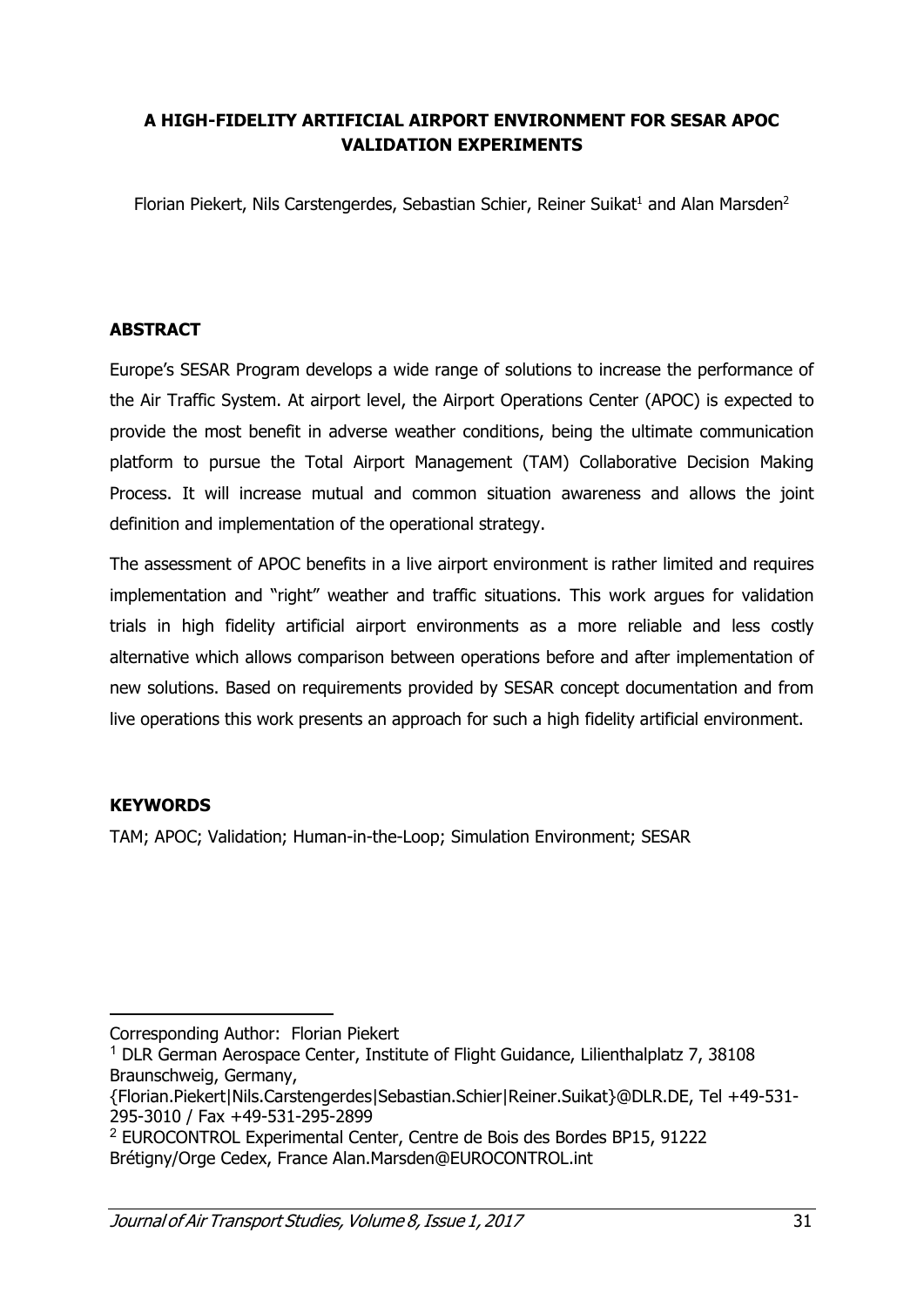#### 1. INTRODUCTION

The SESAR (Single European Sky ATM Research) program is one of the most ambitious research and development projects ever launched by the European Community. The program is the technological and operational dimension of the Single European Sky (SES) initiative to meet future capacity and safety needs (European Commission, 2004, 2013; European Parliament & European Council, 2004), in compatibility to the US initiative NextGen (Brooker, 2008; Federal Aviation Authority & SESAR Joint Undertaking, 2014) and Japan's CARATS (Study Group for the Future Air Traffic Systems, 2010).

To coordinate and concentrate all relevant research and development efforts in the Community, the SESAR Joint Undertaking was founded by the European Commission and EUROCONTROL (European Council, 2007, 2008). Corresponding to the size and scale of the SESAR Program, a number of priority business needs (cf. SESAR Joint Undertaking, 2013, page 2) encompassing all of the ATM partners have been identified, referred to as 'SESAR Solutions'. These solutions are structured in a way as to ensure that their deployment will lead to benefits for all of the stakeholders across the ATM domain.

The validation of the different elements comprising each solution is structured around the so-called 'SESAR Release' process. Each Release comprises a number of validation exercises designed to prove the maturity of the individual building blocks of the overall SESAR concept and, as a result, their readiness for deployment.

Within the 'Airport Integration and Throughput' priority business area, a major work thread (Operational Focus Area – OFA 05.01.01) is focusing on the issue of Airport Operations Management (AOM) and among its research scope the development and validation of an Airport Operations Plan (AOP) and Airport Operations Center (APOC) for managing airport operations in nominal, adverse and/or exceptional operating conditions is addressed.

The SESAR AOM Concept (Bogers et al., 2015a, 2015b) builds upon the European Airport Collaborative Decision Making (A-CDM) concept (EUROCONTROL, 2013a). The concept will be scalable in order to permit its implementation across the broadest possible spectrum of Airport environments present in Europe and it is articulated around four services (Marsden, 2014). The are the *Steer Airport Performance, Monitor Airport Performance, Manage Airport* Performance and the Perform Post-Operations Analysis service.

Journal of Air Transport Studies, Volume 8, Issue 1, 2017 The validation of these four services associated to the Airport Operations Management concept is being performed by the SESAR partners with a focus on so-called maturity levels V1 through to V3, following the standardized European Operational Concept Validation Methodology (E-OCVM; EUROCONTROL, 2010). The work to date has comprised the iterative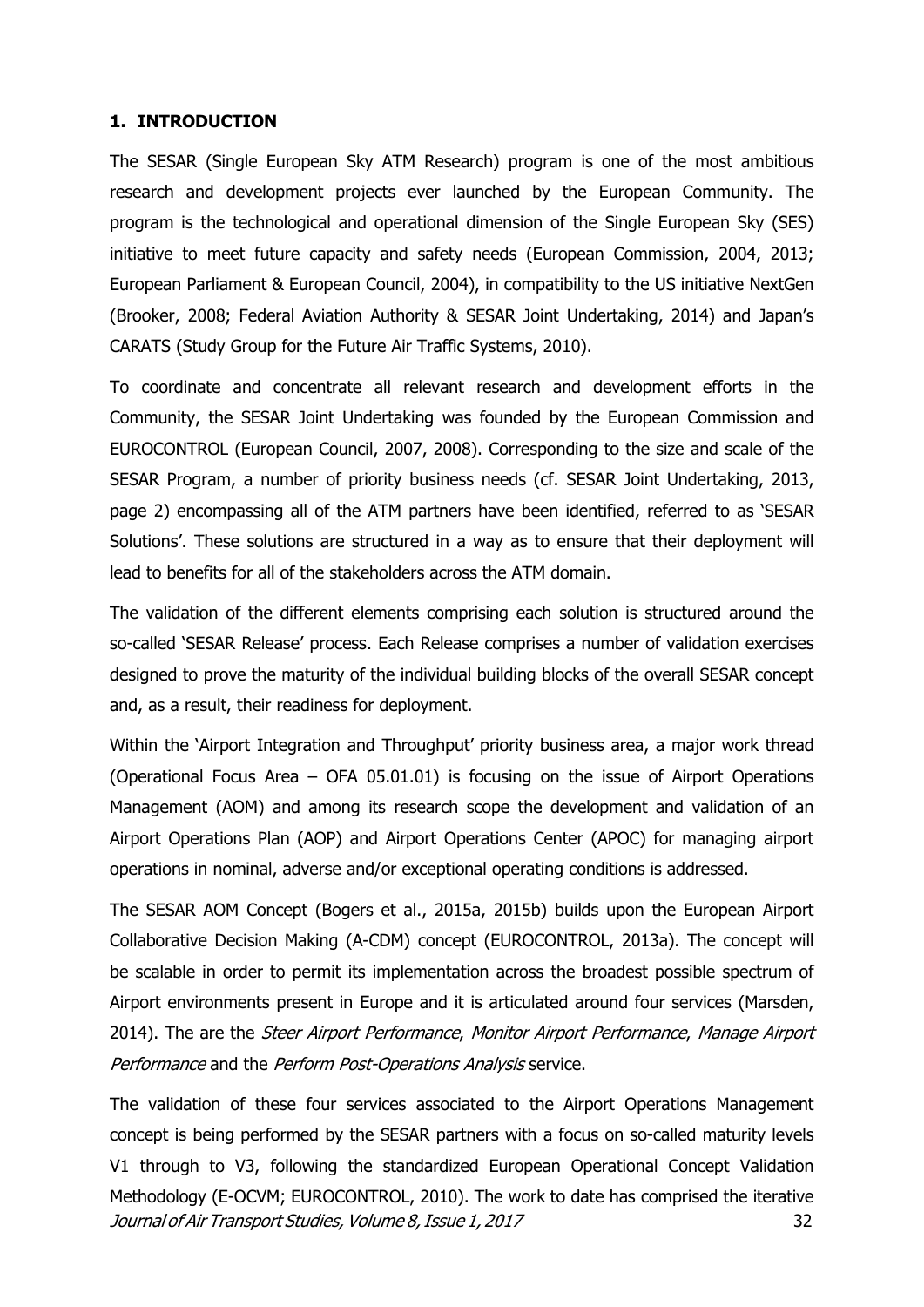elaboration of the SESAR AOM concept by the definition of operational requirements captured in the form of an Operational Services and Environment Description (OSED; Bogers et al., 2015a, 2015b) and integrating specific operational processes such as the management of demand and capacity imbalances. This realization was subjected to V1 and V2 validation activities and the results have been used to further refine the OSED.

What still is missing is a benefit assessment of the concept and the associated prototypes within a dynamic and realistic environment.

## 2. LITERATURE REVIEW

Validation is employed in a wide range of disciplines, e.g. in statistics, medical products, car manufacturing industry and in air traffic management research (e.g. Carstengerdes, Jipp, Piekert, Reinholz, & Suikat, 2012). All validation endeavours have the common goal to provide a fit for purpose identification of differing complexity for the proposed aspect under consideration. In SESAR it is important to use validation as a means of quantifying the benefits or demonstration that the anticipated benefits have been achieved by the concept and prototypical implementation.

E-OCVM foresees eight phases, starting from V0 to V7. Whereas phase V0 and V1 of the E-OCVM Concept Lifecycle Model define the air traffic management needs, the scope of the concept under test and the possible operational and technical solutions, phase V2 addresses feasibility, acceptance and operability issues. The major advantage of the E-OCVM methodology lies in the opportunity of assessments and quick reactions to potential showstoppers at early concept stages. With each phase the validation scope and the realism of the validation activities are evolving. The more mature a concept is, the more ecologically valid (Brewer, 2000) the validation activity has to become regarding the operational context.

The term "lifecycle" indicates that concept development and validation are tightly coupled in view of the fact that validation activities are supporting the refinement of the concept which – in turn – will be validated again until the transition criteria to the next validation phase are achieved. In the next phase, this process is starting again.

Coming from the V2 questions dealing with feasibility aspects, V3 is concerned with the preindustrial development and integration. Validation activities in this phase are therefore related to the assessment of operational benefits of the concept under test. The concept and supporting enablers like prototypes, roles, procedures and responsibilities, and associated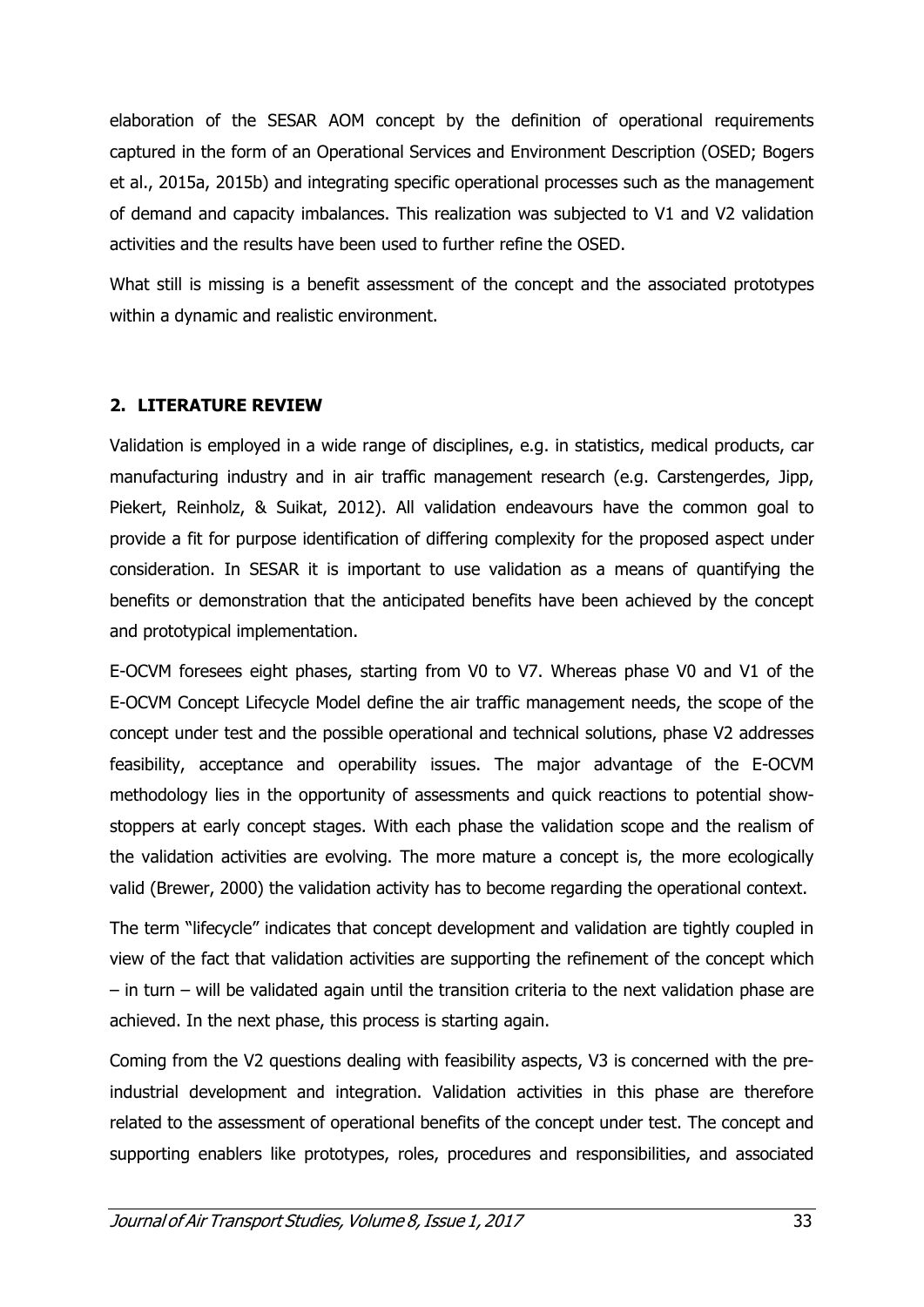human performance aspects are evaluated together in order to clearly identify costs and benefits associated with the proposed solution to the identified ATM need.

Finally, concepts should be stable after this phase and ready for a transition into an operational environment (V4: industrialization), followed by deployment (V5), operations (V6), and decommissioning (V7).

It should be clear from this description that every phase (V1 to V3) has its own set of appropriate validation techniques, tools and methods, starting with literature studies, modeland data based approaches, gaming or fast-time simulations and ending with real-time simulations, shadow-mode and even live trials.

The most straight-forward approach to assess the benefit of new procedures and technologies is the comparison of situations, where the application or implementation of these innovations has not yet occurred, with situations where the new procedures are applied or the technologies have been operationally implemented. Depending on the individual enhancement each procedure or technology is expected to provide, the induced effect may vary greatly and may even vary from situation to situation.

Regular operations, without external disturbances, appear to be well manageable and most probably can still benefit from innovations. But most of the potential of some innovative solutions in airport management was designed to manifest in situations that forces limitations onto the well-established operational processes. A major proportion of these bottleneck situations are caused by weather phenomena (EUROCONTROL, 2013b; Lau, Forster, Tafferner, Dzikus, & Gollnick, 2011; United States Department of Transportation / Bureau of Transportation Statistics, 2015), affecting various operating areas. Generally assumed, the intensity of the bottleneck situation is dependent on the severity of the weather phenomenon.

V3 validation can be supported by a wide range of techniques, with live trials being considered the culmination. The above indicated ideal solution environment apparently is an airport in live operations where, over an extended period of time, qualifying metrics have been measured prior and after APOC implementation and adjustment of procedures was completed. But considering the intended target situation, the crux is the availability of these situations when required. It appears unreasonable to start the implementation of innovations into a live environment and then wait for these situations to occur only to conduct benefit assessments as a decision support whether to implement these systems or not. Additionally, in cases where the implementation costs are high or have significant risks associated to them, the implementation in the live environment may be pursued only as a second step. In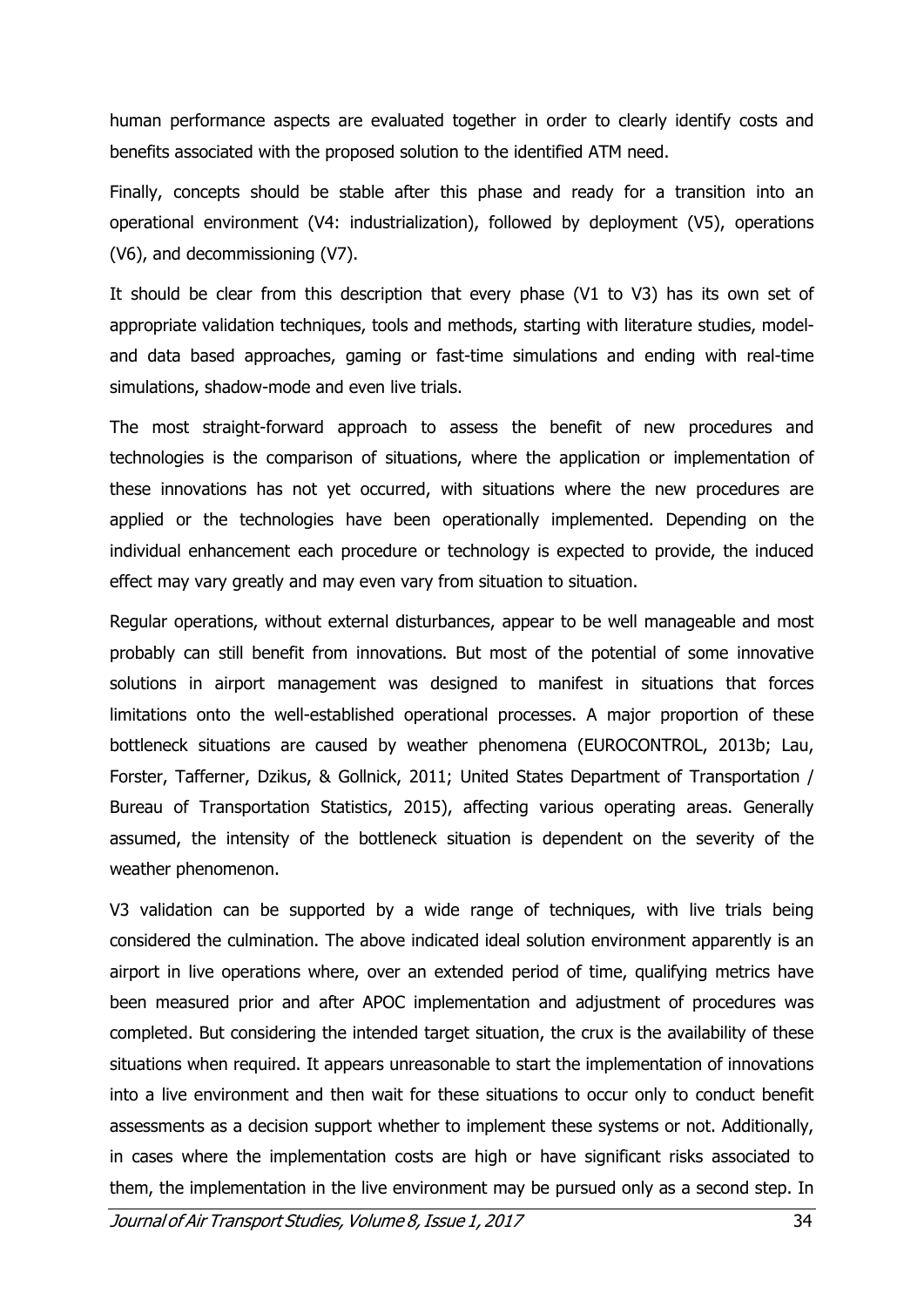those cases, applicable to the innovations addressed in this work, the first step is the benefit assessment in a live-like, but artificial environment that allows controlling of all parameters.

Consequently, the environment that qualifies for a V3 APOC validation has to offer a dynamic representation of the world typically encountered at an airport and the possibility of hosting the innovative prototype systems supporting the concept and operators.

These aspects can be expressed as requirements. The validation environment that consists of the artificial airport environment, including the baseline support systems, and the novel support systems that support the new AOM concept elements, need to cope with this set of requirements. Concerning the airport environment, the requirements in most cases are a reflection of the live operational environment transcribed into specific IT terms. The AOM concept covers requirements concerning its new conceptual functions and procedures. It does not directly provide requirements for validation environments, as the concept itself was created for a live operational environment. A thorough analysis of the concept's requirements has to be performed and the appropriate requirements have to be transferred into the individual exercises' validation plans (e.g. Carstengerdes et al., 2015). For example, such requirements can be grouped into requirements concerning the validation environment, operational procedures and functional aspects for the support systems. Examples are provided below.

| <b>Type</b> | Example                                                                                                                                                                                                                                                                                                                                                                                                               |
|-------------|-----------------------------------------------------------------------------------------------------------------------------------------------------------------------------------------------------------------------------------------------------------------------------------------------------------------------------------------------------------------------------------------------------------------------|
|             | "It is assumed that the airport simulated in the validation exercises is at least a primary node, i.e. a medium sized<br>Environment airport with a limited hub function and intercontinental P2P connections (e.g. Lyon Saint-Exupéry, Nice, Budapest,<br>Warsaw, Athens etc.)" (Carstengerdes et al., 2015, p. 34).                                                                                                 |
| Procedure   | "It is assumed that the airport simulated in the reference scenario has implemented the A-CDM Information Sharing<br>element of the A-CDM concept. In particular, it is assumed that this airport is equipped with an A-CDM Information<br>Sharing Platform and similarly that the A-CDM concept elements of variable taxi-time and milestone monitoring are<br>all implemented" (Carstengerdes et al., 2015, p. 31). |
| Procedure   | "The APOC supervisor or responsible stakeholder (depending on the severity level A, B, C, D) shall update the<br>overall impact message in the system (AOP)" (Bogers et al., 2015a, p. 235).                                                                                                                                                                                                                          |
| Functional  | "Each warning / alert from airport performance monitoring shall lead to the instantiation of an overall impact<br>message. This OIM will be indicated to the responsible stakeholder determined in advance" (Bogers et al., 2015a, p.<br>$234$ ).                                                                                                                                                                     |

## Table 1: Examples for different types of requirements

Theoretically, every air transportation network and airport process and procedure can be modelled and then simulated with highest level of detail and degree of realism. Highly sophisticated models may, however, not always be required, or the real world data is not available in sufficient quality or quantity. A taxonomy of simulations and application of various modelling types and detail levels is provided in Haßa (2016) and further examples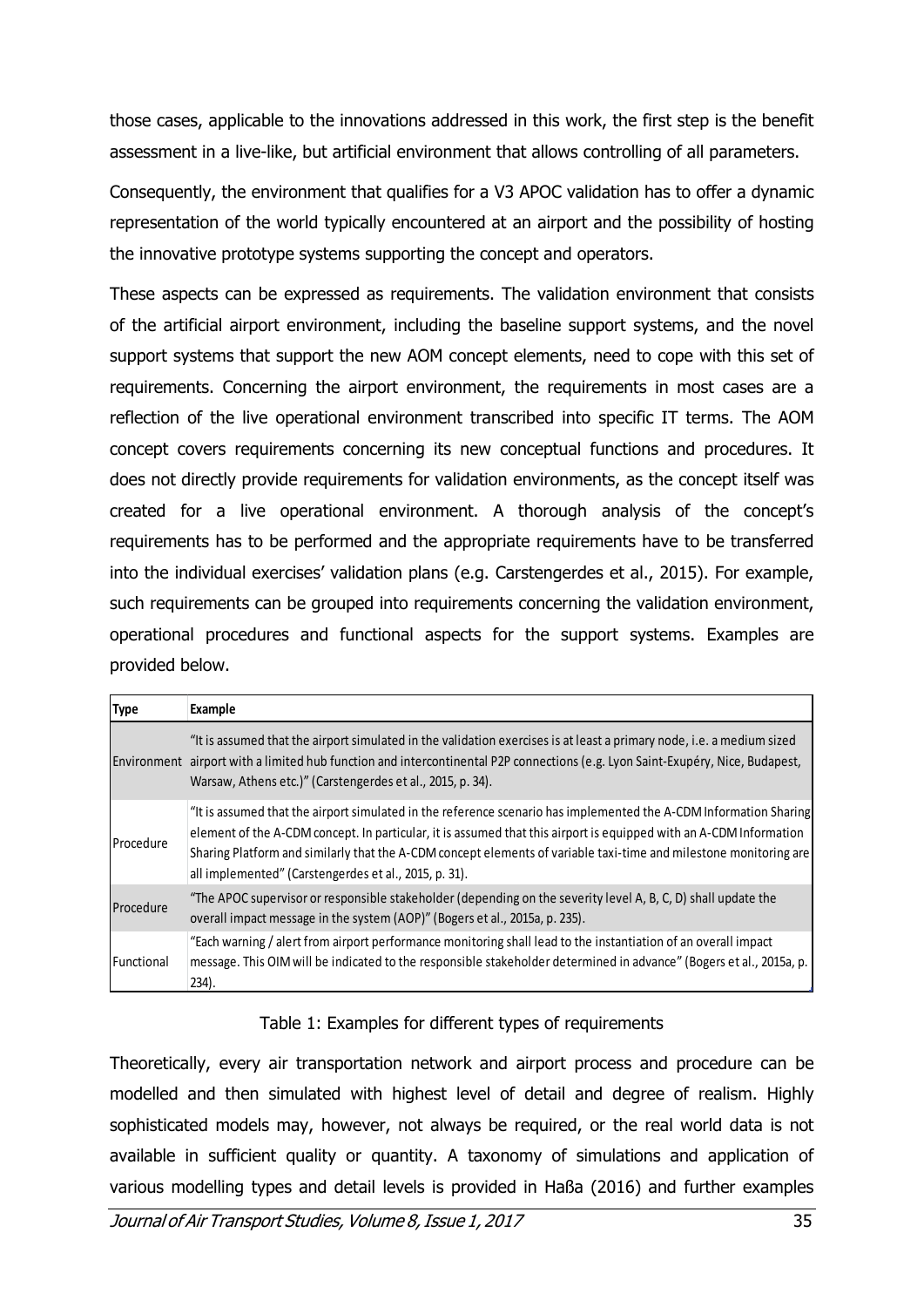are given in Odoni et al. (1997) and De Prins, Ledesma, Mulder, and van Paassen (2008). It is therefore evident, that an appropriate scaling of the process simulation that adheres to the requirements of V3 assessments has to occur.

Additionally, as explained above, exercises require specific weather information to unlock the potential of these innovations. This information has to be provided not only to the human operators (who will act as stakeholder representatives), but as well to the driving simulators and the APOC support systems. All will use this weather information in their area of work. The simulators will have to dynamically provide model driven reactions in the process chains and the APOC support systems will assist the operators in assessing the severity of the impact. The human operators who additionally judge by their experience what is presented to them will identify the implied consequences on airport operations. This approach will allow control of the most important experimental parameters. These focus around the timely distribution of weather or other disruptive events which are affecting the airport processes, and the air traffic demand and its density distribution (e.g. arrival and departure ratios).

In the remaining sections the above argumentation will be exemplified by an approach for conducting a V3 real-time Human-in-the-Loop (HitL) validation exercise (identified as SESAR EXE-06.03.01-VP-757). In this exercise it was necessary to not only identify the already documented requirements, but additionally to construct the necessary simulation requirements.

## 3. THEORETICAL CONTRIBUTION

The requirements build a framework of needs that has to be fulfilled by four pillars of this exercise. These are a) the industrial prototypes that provide the new functionality and procedure support, b) the physical environment where operators will be working jointly, c) the simulators that simulate reality and d) user interfaces as the means of interaction between operators and the support systems. These four pillars will be explained in more detail in the following sub sections.

## 4. THE INDUSTRIAL PROTOTYPES

INDRA is the industrial partner in this validation exercise and has developed the Systems Under Test (SUT) prototypes. Due to INDRA's business needs and intended target customers, their prototypes are designed to connect to operational airport systems or to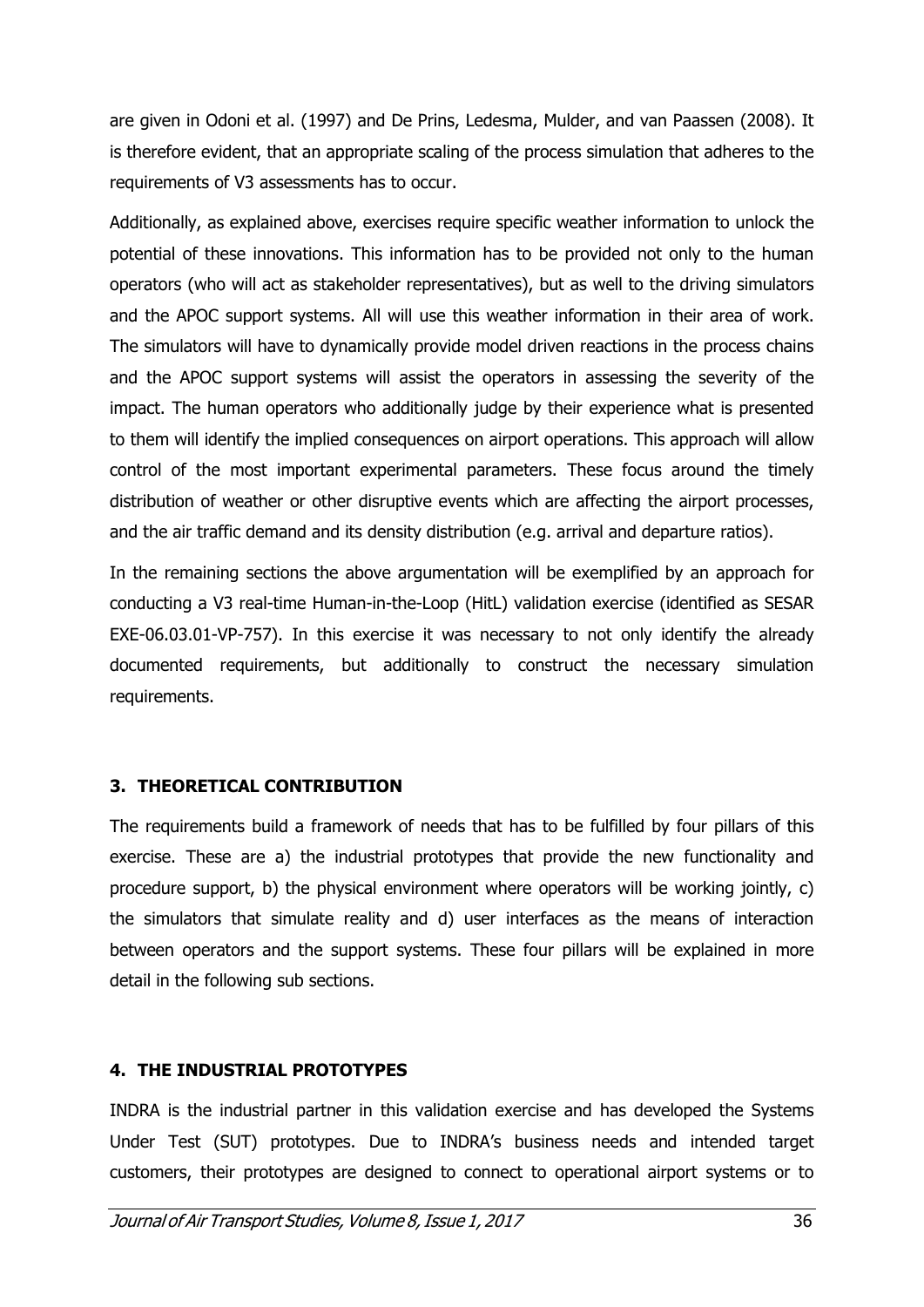systems of the local air navigation service provider (ANSP). Therefore, the simulation environment has to provide similar interfaces and data of comparable quality. The SESAR Airport Operations Management concept (OFA 05.01.01 OSED; Bogers et al., 2015a, 2015b) envisages that with the deployment of APOC processes at an airport, A-CDM processes become established automatically, as these present the foundation of this collaborative airport management approach. Further, when the APOC concept and its support tools are deployed, it is assumed that airport data sharing will be conducted via System Wide Information Management (SWIM; Petrovsky et al., 2012).

The AINS prototype (developed within SESAR Work Package (WP) 12.06.09 – "Integration of CDM into SWIM") is a SWIM gateway system, feeding the Airport Operations Plan (AOP) with local A-CDM information and providing information back into the SWIM. The ASDI prototype (SESAR WP 12.06.07 – "AMAN, SMAN and DMAN fully integrated into CDM processes") presents the bridge to the local ANSP, thus providing ANSP related planning information to the AOP. The AOP prototype (SESAR WP 12.06.02) is implementing the Airport Operations Plan and adequate mechanisms and procedures to manage all aspects relevant for the concept. The majority of airport related data will be directly provided by the Airport Operational Data Base (AODB), which is a part of the A-CDM simulator, to the AOP, which acts as the data core of the APOC processes. The interfaces between the simulation environment and the prototypes are implemented following state-of-the-art techniques (e.g. web service mechanisms). Together with the APAMS prototype (SESAR WP 12.07.03 – "Airport Performance Assessment Monitoring System"), the AOP implements the Steer Airport Performance, Monitor Airport Performance and Manage Airport Performance services as outlined by the conceptual approach (Bogers et al., 2015a, 2015b).

## 5. THE AIRPORT CONTROL CENTER SIMULATOR

The ACCES (Spies et al., 2008; Suikat, Kaltenhäuser, Hampe, Timmermann, & Weber, 2010) is an infrastructure component of DLR's Air Traffic Validation Center (Kaltenhäuser, 2015). It consists of a server room housing the computers running the simulation as well as the industrial prototypes and a large multi-purpose room that can accommodate operators for human-in-the-loop exercises, the validation supervisor, the simulation control team and exercise observer teams. An additional room to host operational level operator working positions is also provided adjacent. The main operator room provides flexibility for different validation setups, operator working positions can be freely rearranged on ground level as exercises require, e.g. to support research on the optimal seating arrangement to optimize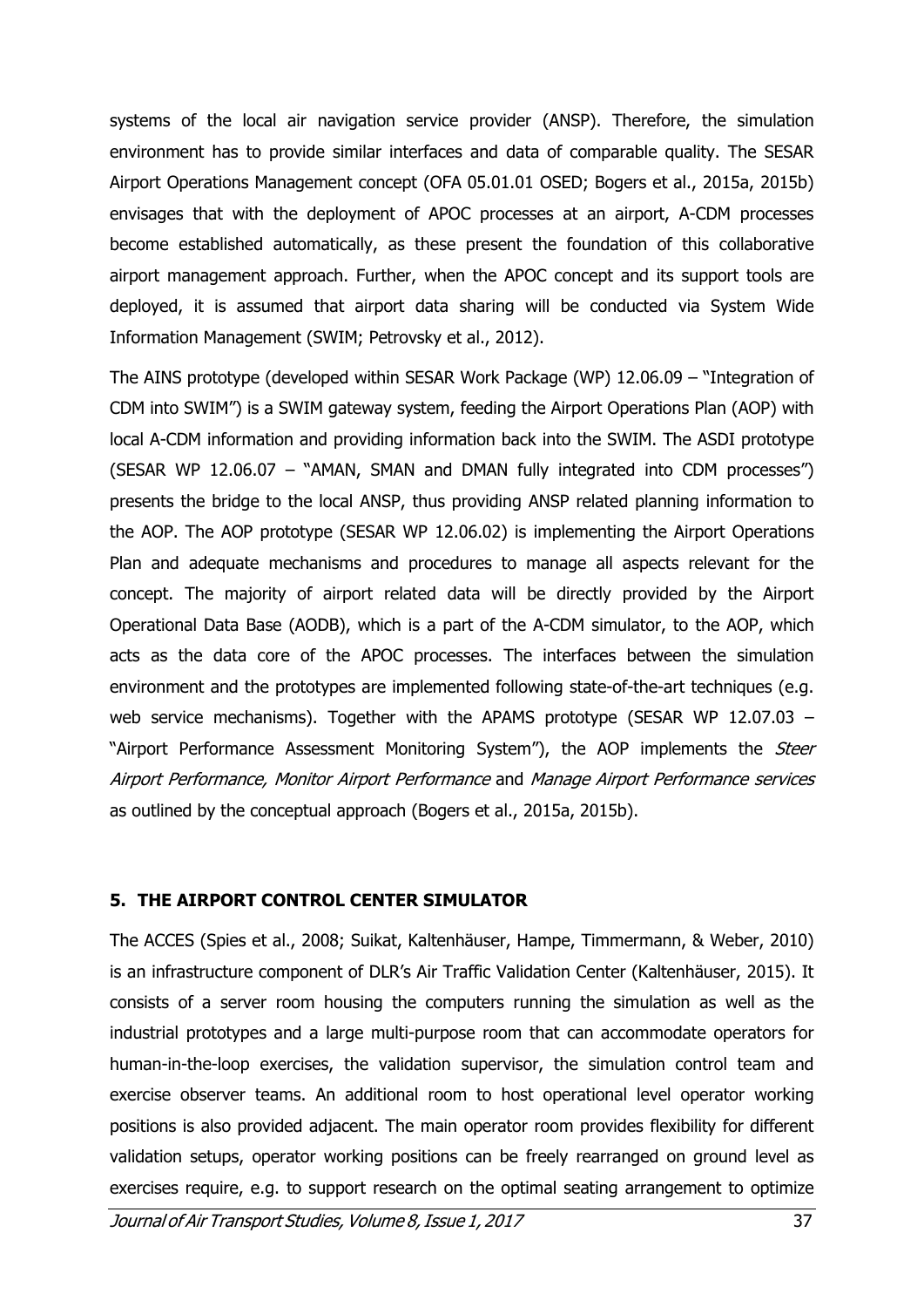stakeholder communication. The simulation control team and the validation supervisor are located on an elevated platform hosting the simulation control system interfaces, opposite to an optional large video projection screen. The current arrangement of operator working and control team positions is depicted in the photograph below (figure 1), which includes a schematic 2D diagram of the overall arrangement. Currently, there are six operator working positions installed, in a hexagon arrangement. For positioning two operators in front of a single working position another chair can be added, the tables and available spacing provide enough room. Observers to exercises can be positioned either next to or behind the working positions, or on the simulation control team's platform.



Figure 1: ACCES Control Room Layout (long shot and 2D layout, operator positions in front)

## 6. THE SIMULATION ENVIRONMENT

The technical simulation system is based on a combination of simulators described by Spies et al. (2008), refined in Suikat and Deutschmann (2008) and further elaborated in Suikat (2012). The approach taken for this V3 assessment does not require all of those combined specialized simulators with their full functionality.

The central components to be used is an Airport Collaborative Decision Making (A-CDM) simulation (Schier, Timmermann, & Pett, 2016). This simulation models a flights' progress over time and sets the necessary event milestones required for the airport management. As for some phases of the flights a simple process model is not detailed enough, additional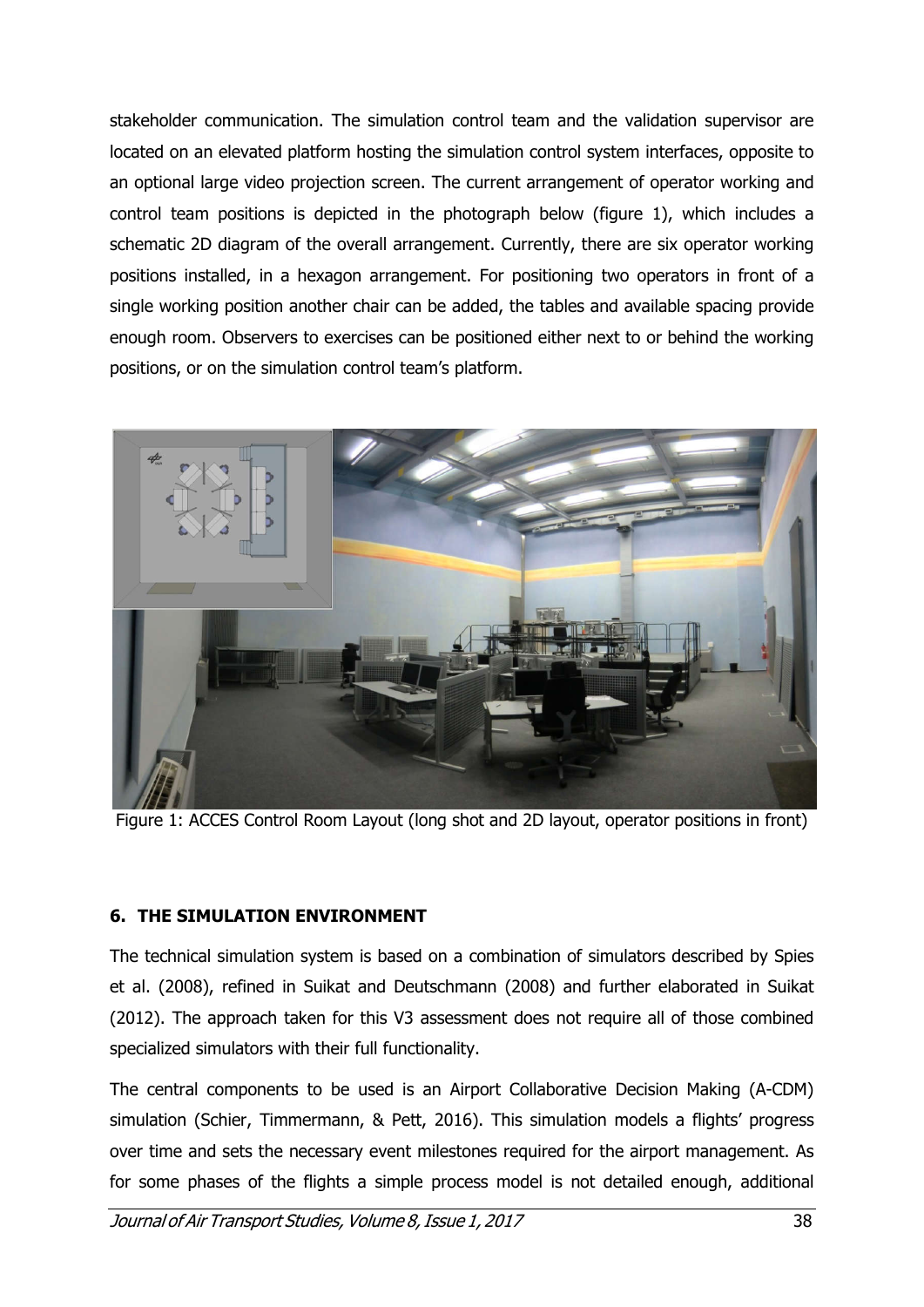simulation models were added to conduct a joint simulation and cover all aspects with sufficient detail level.

TAMODES (Kügler & Reichmuth, 2012), which features a complete turnaround process simulation, was redeveloped and its core turnaround simulator engine was integrated into the A-CDM simulation engine. The most important passenger process milestones (A-CDM milestone #11 "Boarding starts" and A-CDM Milestone #12 "Aircraft Ready") are thus provided by functionality within the A-CDM simulator, while a full passenger/landside simulation is not required.

The air traffic simulator NARSIM (developed by NLR; NARSIM, 2013) simulates aircraft movements in final approach, on runways, taxiways and the apron. Based on the total energy model and the base of aircraft data (Nuic, 2014) these phases are calculated in high accuracy and can therefore give a more realistic impression than the calculations of the A-CDM milestone simulation.

Support vehicles that are required for the turnaround processes are not addressed in detail in this exercise. The A-CDM simulator will use appropriate turnaround times matching to the simulated scenario airport.

The validation does not require a direct connection to the Network Manager (exchange of information with the Network Operations Plan, NOP); nevertheless there exists the need to obtain information from the NOP (e.g. A-CDM milestone #3 "Take off from outstation" or A-CDM milestone #4 "Local radar update", which can be understood as a Flight Update Message (FUM) and Slot Assignments). All of these will be created by the simulator, while Departure Planning Information (DPI) and Slot Requests will be submitted by the tools. DPIs are not relevant for the assessment. Further, it is assumed that the Network Manager will actively support solution implementation in bottleneck situations. This implies that the simulation will accept the requested slots as they are. Although this is a deviation from reality to some degree, the overall assessment does not suffer from this as this approach will be the same for both, the so-called reference and solution runs (which are described below in section 8).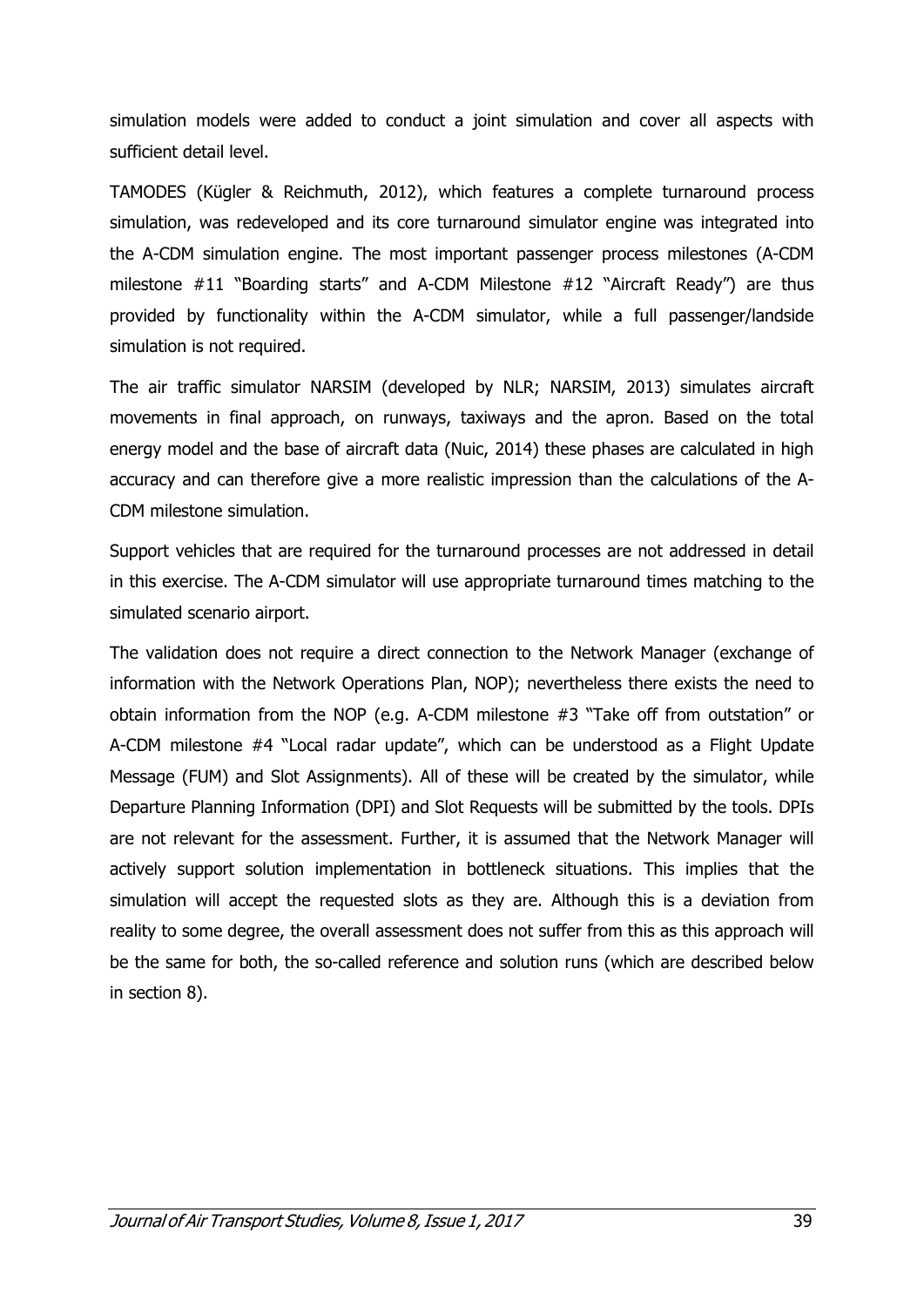

Figure 2: EXE-6.3.1-VP-757 Solution Situation Technical Setup of Prototypes and Simulators

Figure 2 depicts the technical system setup of EXE-6.3.1-VP-757. It shows various systems, DLR's validation environment featuring the combined simulators, INDRA's prototypes that represent the Systems Under Test and auxiliary support systems acting as interface systems. The solid lines depict the uni- and bi-directional connections between the simulators and INDRA's industrial prototypes used in the validation exercises, implementing the APOC/A-CDM link between the systems. The dotted lines represent the inter-prototype connection of INDRA's systems.

#### 7. OPERATOR USER INTERFACES

AOP, APAMS and the A-CDM simulation provide Human Machine Interfaces (HMI) to the exercise operators. While the industrial solutions offer sophisticated functionality, the A-CDM HMI supplies the basic functionality that is required for these V3 exercises (Schier, Pett, Mohr, & Yeo, 2016). Assuming that the implementation of operational decisions is conducted on the operational level (e.g. via the airline Flight Operations or Hub Control Centre), the A-CDM HMI is used for these implementations (e.g. setting of the runway capacities by the local ANSP, adjustment of a TOBT (Target Off-Block Time), cancellation of a flight or a slot request) and for the actions of the airport actors.

Journal of Air Transport Studies, Volume 8,Issue 1, 2017 40 The industrial HMIs are used to interact with the three above mentioned APOC services. When the stakeholders involved in the exercise agree on process planning aspects, these are stored in the AOP. Due to the bi-directional link between the AOP and the simulation environment, these new parameters are presented to the simulation. These then are used by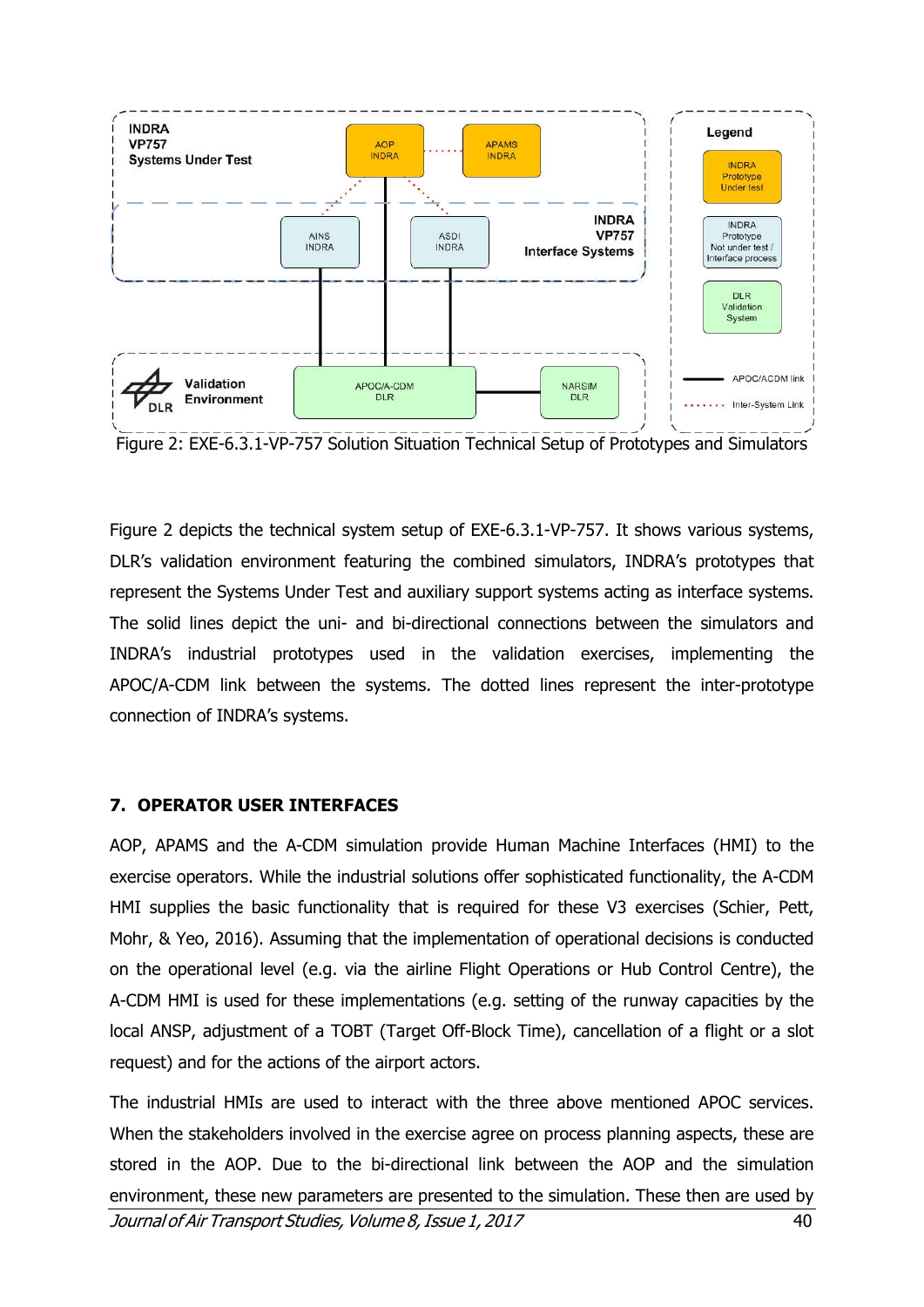the simulation models to derive the implementation result, dynamically altering the future development of the traffic, metrics and the course of the exercise.

The simulation additionally provides a set of control HMIs to the technical supervisor and simulation control staff.

## 8. THE APPROACH TO APOC VALIDATION

The aforementioned APOC solution will be evaluated using the human-in-the-loop real time simulation technique in the above mentioned environment. The purpose of the proposed validation activity is to demonstrate that the developed SESAR APOC concept (including prototypes supporting the operators in performance monitoring, assessment and management as described above) leads to improved situation awareness and – owing to the collaborative approach to decision making – to a quicker recovery to normal operations and an improved overall airport performance (relating to different key performance indicators like departure and arrival delay, punctuality, usage of available apron and runway capacity). Especially, this should hold true for situations with adverse conditions where a highly collaborative environment will facilitate an improved decision making. Furthermore, the validation will assess if the APOC concept and environment provides an enriched data availability to generate post-operation analysis reports which can be used for the generation of solution support for the APOC operators in future adverse conditions.

Therefore, the key elements of the APOC concept for validation are:

- Situational Awareness of current and predicted airport performance through the AOP data content and alert messages,
- Overall Airport Performance Monitoring and Alerting,
- Deviation Impact Assessment,
- Collaborative Decision Making for performance optimization, and
- Enriched data availability for post-operations analyses.

## 9. APOC AVAILABILITY

The impact of the presence of an APOC (so-called "solution scenario") will be validated against airport operations without APOC and support tools (so-called "reference scenario"). As explained above, A-CDM is considered as the current standard and state-of-the-art for airport management, and therefore considered as reference. Accordingly, the management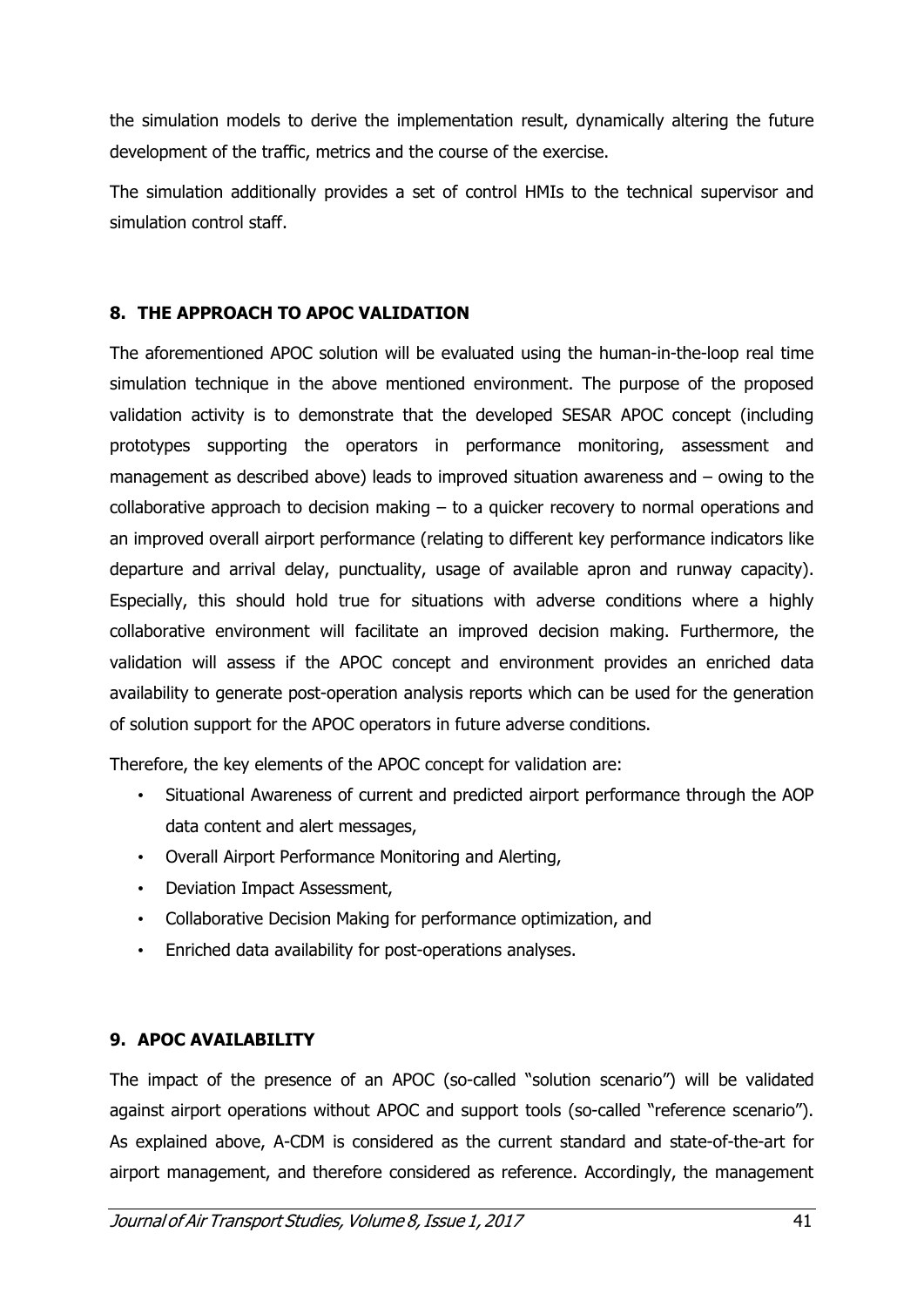functionalities provided in the two scenarios differ from each other. In the reference scenario the operators will only be provided with their individual "local systems" which deliver input to and allow interaction with the A-CDM platform and consequently the AODB. The APOC and its associated support tools are not provided, consequently not allowing tool supported performance monitoring and no provision of performance alerts to all stakeholders at the same time and no facilitation of the collaborative decision making process.

Three different exercises with different impact severity levels and key drivers like the possibility to anticipate the constrained situation or the location of the disruption (airside or landside) have been chosen based on actual operational constraints, which are typical of airport operations. These scenarios have been successfully used in former OFA 05.01.01 validation trials (Goni Modrego et al., 2015; Marsden et al., 2014) and will be adapted regarding severity and possible course of action to fit to the validation questions at hand. As a result, six runs (three different exercises, each executed twice, once as reference and once as solution scenario) will be performed with operational experts.

To be more specific regarding the content of the three exercises, in validation exercise #1 an airport faces a constrained situation whereby an external disruption coupled with the execution of planned works on the apron will lead to significant ground congestion. Validation exercise #2 deals with a situation where the airport is faced with a heavy thunderstorm whilst a light thunderstorm was forecasted. This adverse condition affects the operation of all airport stakeholders. In validation exercise #3, a disruption in passenger processes will take place due to an incident at the security control. These three situations have to be resolved with (solution) and without (reference) the APOC and its industrial support tools.

Using this approach, the benefit of the APOC concept will be shown in different performance degraded situations with different impact on each stakeholder and with different management options to mitigate the situation. This and in conjunction with the realistic APOC simulation environment will result in a more accurate assessment of the overall benefit of the APOC as a platform to pursue and enable the Total Airport Management (TAM) CDM (Günther et al., 2006; Spies et al., 2008).

#### 10.THE REFERENCE SETUP

Figure 2 and figure 3 depict the logical setup of stakeholders and operating work places for the reference and solution scenario approaches. In the reference setup, as figure 2 shows,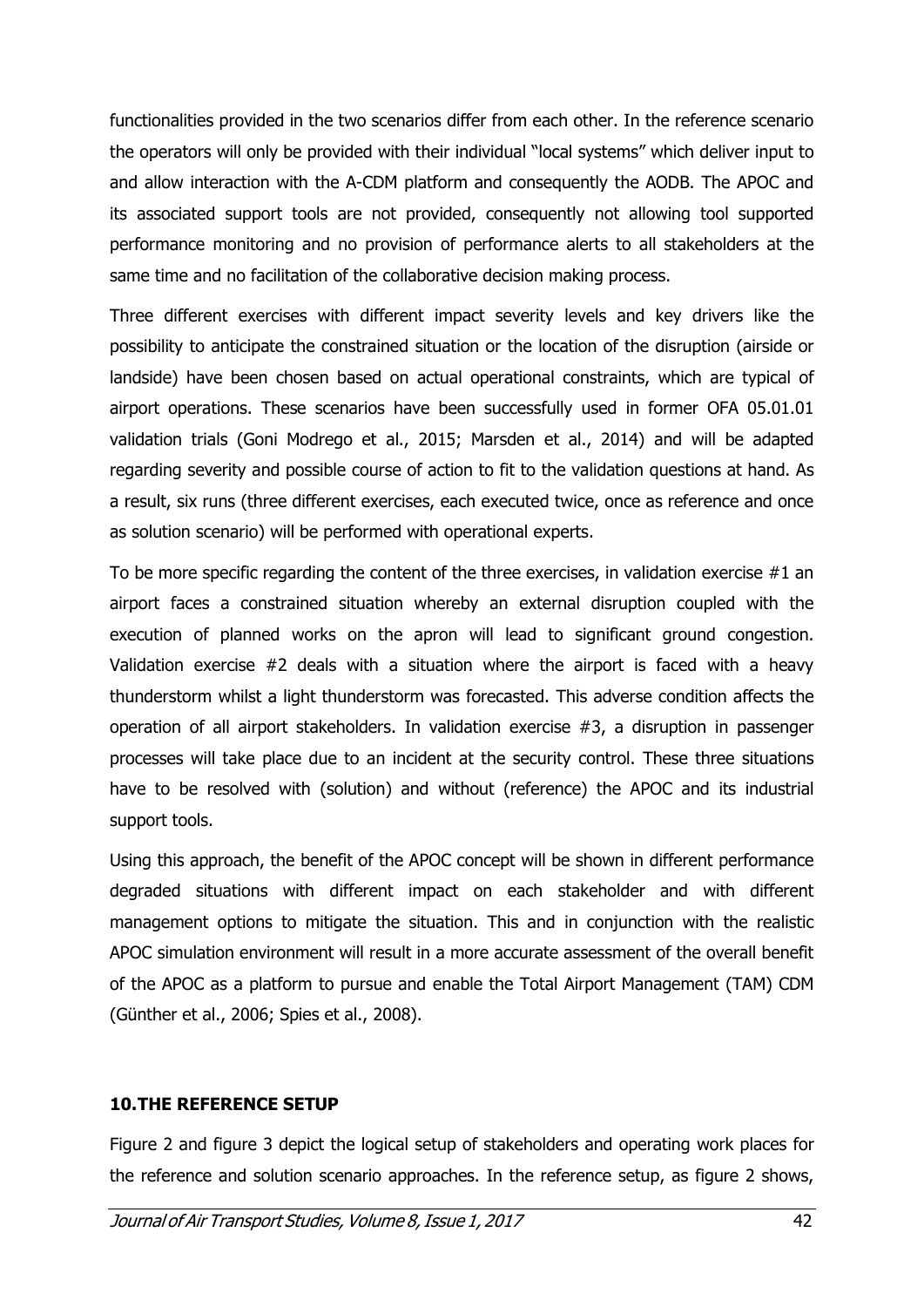there are three airlines (Airspace User - AU) present, addressing different AU business models/mode of operations; hub and low cost operator and the third represents all others including cargo operations. Two representatives from the operation level share a work place for each AU, representing e.g. the functions of a "Strategic and CDM Manager" and "Slot Manager" (the function denominators may vary from AU to AU in reality). Together they decide and implement operational decisions on aircraft movements and problem solution strategies. These two are representatives of a typically larger operational group usually involved in the AUs' processes. The local ANSP has a single representative, combining the Airport Tower Supervisor role and incorporating the Clearance Delivery Controller operational level role in these exercises. No direct communication to controllers is required as this is simulated by the simulation environment and no additional back office support is required for the exercise. The Airport Operator again has two representatives; the Airport Operator and the Stand and Gate planning role. They are locally grouped with their two working positions. All stakeholder companies have access to the local A-CDM system (HMI) only, an HMI that they share between their representatives. The airport Stand Planner additionally has access to a Stand and Gate Management system (powered by the simulation environment). The two stakeholder representatives can directly communicate face to face. The inter-stakeholder communication is limited to the use of a messaging system or phone only. No direct face to face communication is foreseen, to reflect the reality at most airports nowadays (with the exception of airports already using a centralized multi-stakeholder facility).



Figure 3: EXE-6.3.1-VP-757 Reference Situation Operators and HMIs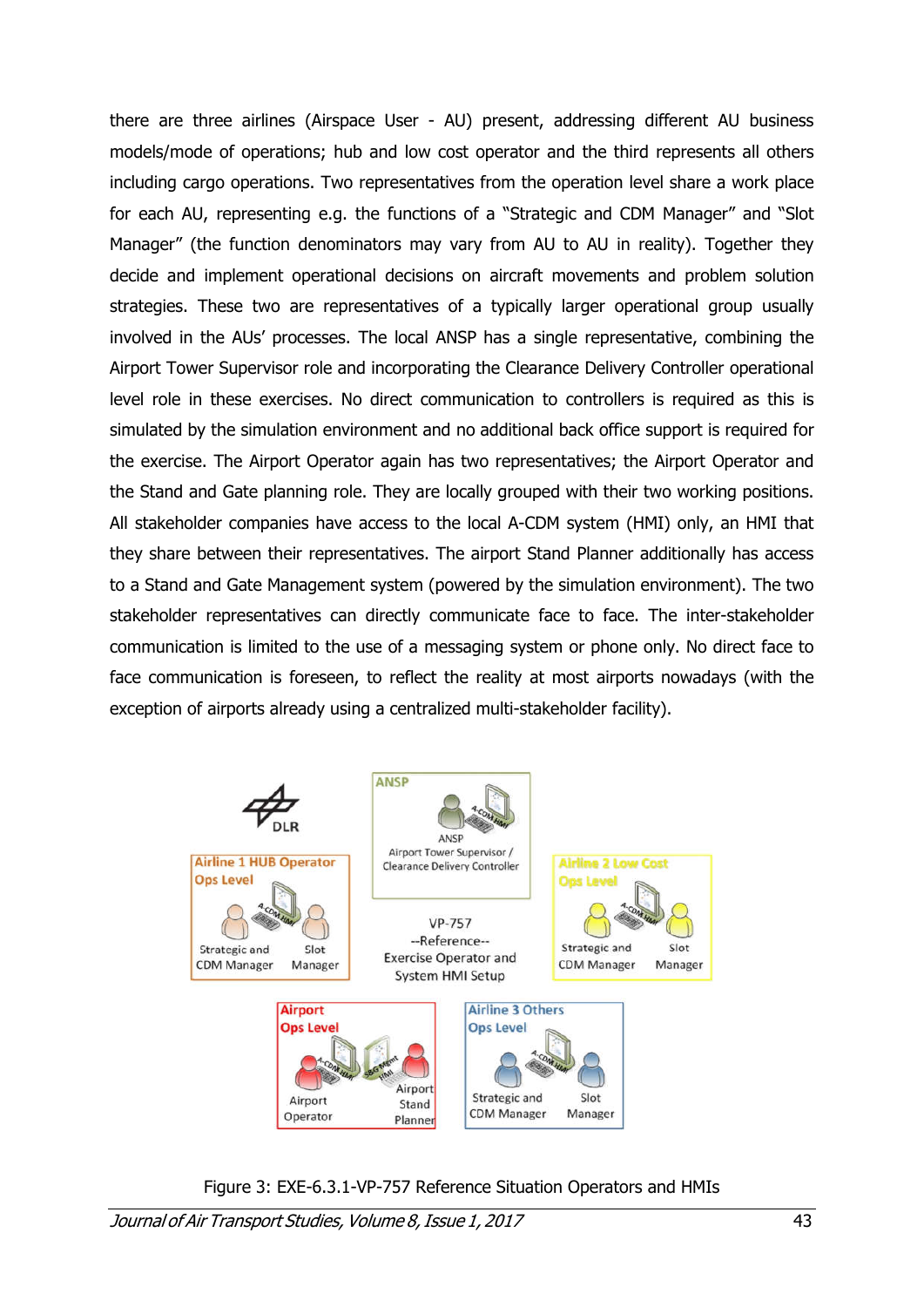Due to the non-necessity of a direct link to the Network Manager (European Commission, 2004, 2005, 2010, 2011a, 2011b)/NOP, there is no Network Manager Representative (in reality this stakeholder may be represented by the Flow Manager Role at an airport) and no corresponding working position in either scenario setup. Since the three airspace user companies represent 100% of all traffic and aircraft handling decisions, the presence of a ground handler representative is omitted similarly.

#### 11.THE SOLUTION SETUP

In contrast to the reference setup is the solution setup, which is depicted in figure 3. All management level representatives will be situated in a central APOC, the operational level representatives will be located outside the APOC, providing a degree of realism since the stakeholders' operation centres are not part of the APOC. The three Airspace Users each have a single management level representative and an associated working position in the APOC and another operational level representative in a back office environment (representing e.g. the Flight Dispatch or Hub Control Centre). Again, the operational level representatives will be responsible for the operational implementation of decisions for the airline. The local Air Navigation Service Provider (ANSP) will have the same representative as in the reference setup in the APOC, maybe not replacing the Tower Supervisor, but with an entirely new role defined. Again, there is no back office support for the local ANSP in this exercise setup. The Airport Operator will act as the APOC supervisor, being authorized to decide in decision making stalls and representing the goals of the airport. The supervisor is supported by an operational level representative outside the APOC, including the role of the Stand Planner as before.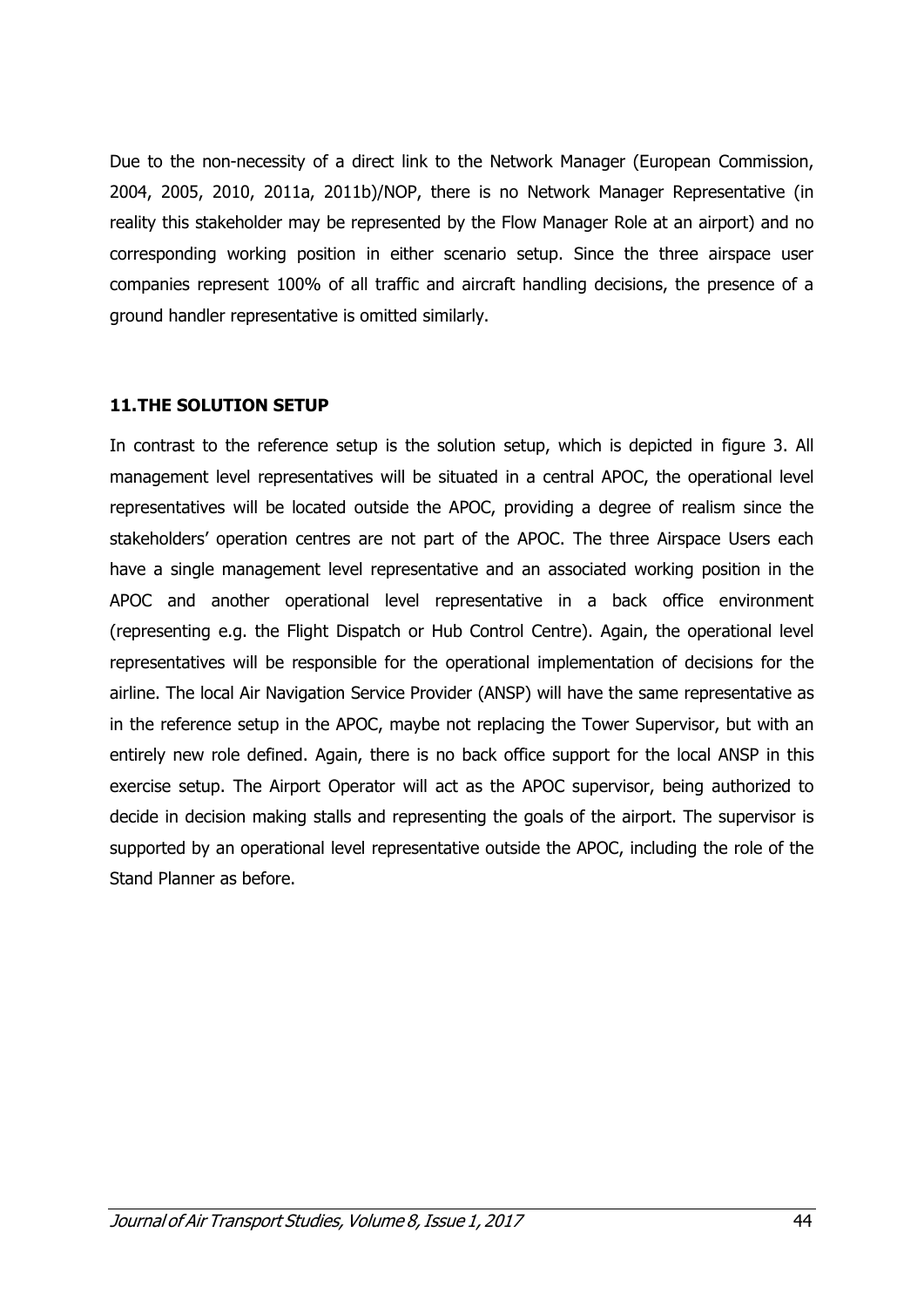

Airport Stand Planner/Ops Level

Figure 4: EXE-6.3.1-VP-757 Solution Situation Operators and HMIs

The APOC will provide a centralized video wall installation, where the APOC supervisor's APAMS HMI will be displayed. This video wall is expected to increase the situational awareness of the stakeholders' representatives and supports the efficiency of the decision making processes. The representatives in the APOC have access to HMIs of APAMS and the AOP, the local ANSP representative additionally has access to the local A-CDM HMI (since he still needs to implement his operational decisions for ease of simulation setup). The back office representatives have access to the AOP and A-CDM HMIs. The airlines' views are filtered though, to allow access to their own flights only while the airport back office sees the full picture for all flights. Additionally, the Stand and Gate Management System access lies with the airport back office representative. All operational level decisions and implementations are conducted by these representatives outside the APOC, while the management decisions are taken by the agents in the APOC. The agents can communicate with their back offices via phone or the messaging system. Inside the APOC all representatives have a direct face to face inter-stakeholder communication and may use the phone and the messaging system.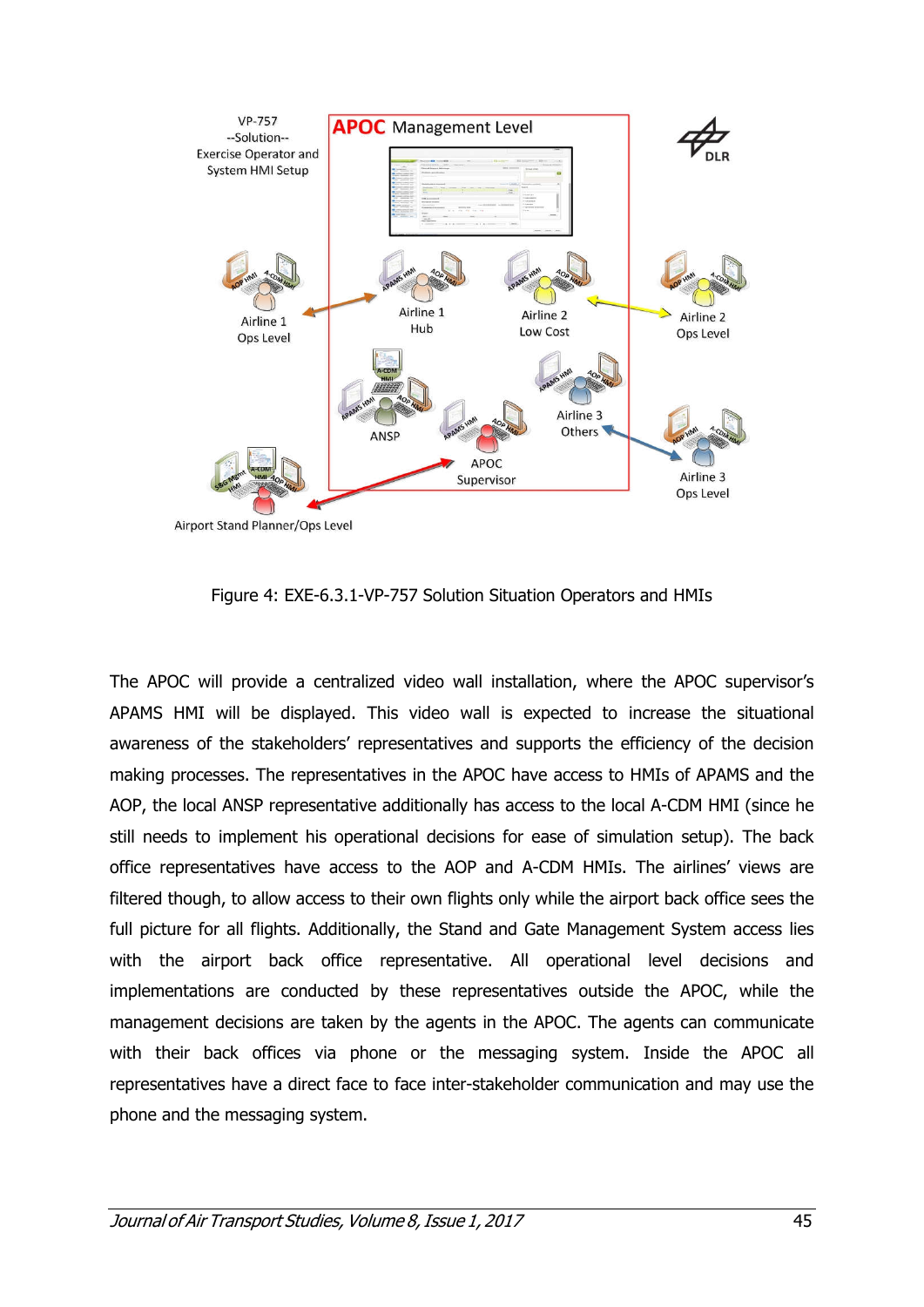By implementing this setup it now is possible to conduct a V3 APOC assessment for the first time, providing a suitable dynamic environment for systems and operators, and fulfilling external and ecological validity criteria.

#### 12.SUMMARY AND CONCLUSIONS

The next steps that will be taken on the way to the conclusion of this important validation goal include a variety of technical and support actions.

The industrial prototypes need to be integrated into the airport simulation environment after their development has concluded and the simulators have been enhanced to satisfy the interface requirements. Following this technical milestone, a thorough verification phase will be conducted, ensuring the reliability, consistency and interoperability of all technical components. This includes the execution of test runs with operators (not necessarily operational experts) to assess the correct operation of the system HMIs. These experiments will additionally be used to adjust prototype parameters where necessary and help to scope the specific scenario configuration that will then be used for the validation exercise runs.

Parallel to the technical actions, the preparation of the scenarios will be started, including the adaptation and definition of use cases based on the OSED that define the work flow of the operators in the APOC. The scenarios include definitions of events and the time of their occurrence, forming the storybook that will be used by the simulation control team to trigger those events as these would happen unforeseen on a real day of operations.

The test runs will be planned carefully, together with the real exercise schedule. Additional training test sessions with the operational expert personal will be conducted as part of the verification phase. This phase will be completed with the system acceptance test. The solution bundle referred to in this work is a part of the SESAR Release 5 cycle. Therefore, once the verification and preparatory actions have concluded, the "ready for validation" will be awarded through the SESAR System Engineering #2 (SE#2) Review.

Once the SE#2 is passed, the previously invited subject matter experts conduct the previously scheduled set of validation exercises, which are expected to be completed within a week's duration, running multiple exercises per day. During the execution of the exercises the relevant data from the systems, the simulators and the human interactions are captured and adequately processed. This data then will be analysed by the validation team responsible for the validation exercise. Under the consultation of the industrial and the operational SESAR partners, the data will be evaluated and assessed against the pre-defined validation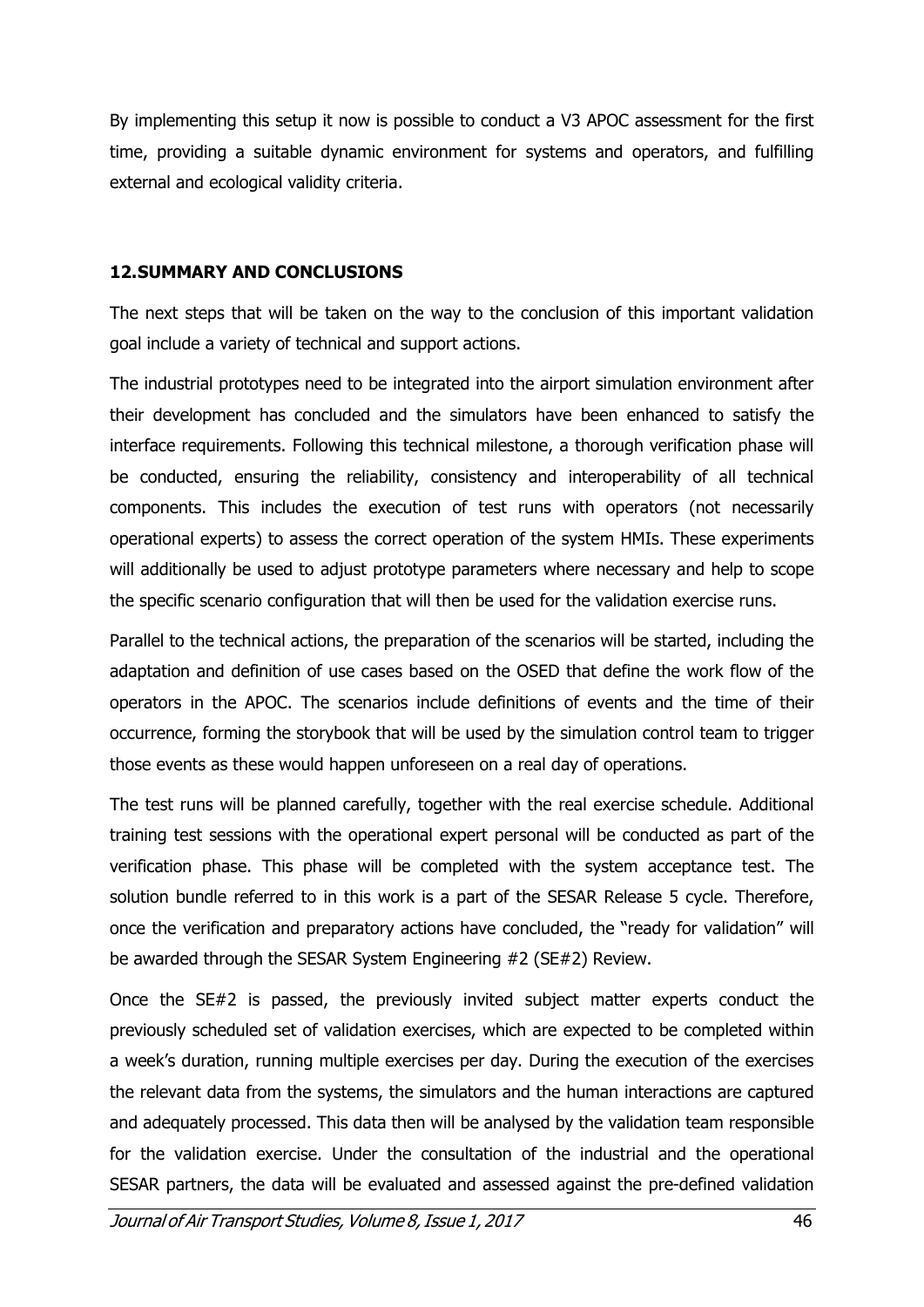goals and corresponding success criteria, using the pre-defined metrics. A comprehensive validation report will finally conclude the validation.

With the successful completion of this validation activity, the SESAR APOC validation activities will be completed. The identified lessons learned and potential modifications derived from the assessment then will be used to provide input to a new edition 4 of the OSED and additionally may be included in the work program for SESAR 2020 (SESAR Joint Undertaking, 2014) which is expected to be launched at the end of 2016. By implementing the above mentioned requirements, the realistic and dynamic high-fidelity validation environment as described in this work offers the capabilities that are needed for this final SESAR APOC validation assessment. Furthermore, it closes the gap between pure laboratory experiments and live trials by offering flexibility concerning the required degree of fidelity and sophistication in order to deliver meaningful operational benefit assessments. The studies can be conducted in a scenario based approach using experimental designs, allowing control of confounding variables. The environment is ready to be used or can easily be adapted for future SESAR 2020 and Performance Based Airport Management (PBAM) APOC innovative research and validation assessments.

## ACKNOWLEDGEMENTS

The adaptation of the ACCES to the needs of the SESAR validation exercises has been partially financed with SESAR Project 06.03.01 funds under "Specific Agreement No. 4, LOT 1 - Information Management, Implementing Framework Partnership Agreement, Ref. SJU/LC/0158-CTR" governed by the SESAR JU (2014-2016).

The authors would like to thank Felix Timmermann of DLR's Institute of Flight Guidance for the schematic 2D diagram of the ACCES layout and Carl Welman of NLR's AT division for the basis of the technical layout chart.

Further, the authors would like to express their gratitude towards the SESAR partners involved in the validation exercise for collaboratively deciding on and defining of all exercise related aspects.

#### **REFERENCES**

Bogers, H., Linde, M., Matas Sebatia, J. R., Álvarez Escotto, I., Martin Espinosa, J. I., Ciprián Tejero, B., . . . Ubeda Torres, J. A. (2015a). *D16 - OFA 05.01.01 Consolidated OSED.* Part 1. Retrieved from Brussels, Belgium: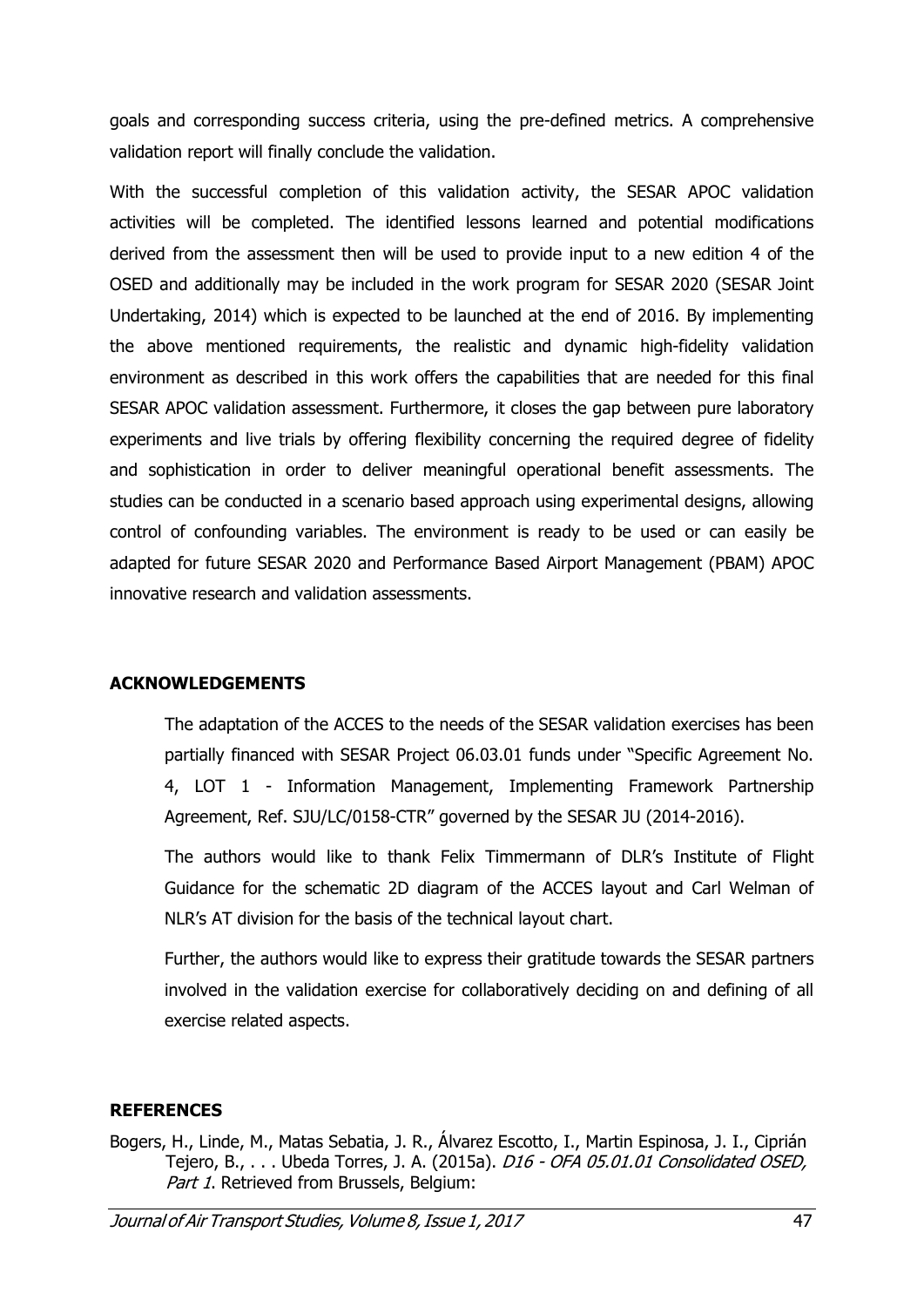Bogers, H., Linde, M., Matas Sebatia, J. R., Álvarez Escotto, I., Martin Espinosa, J. I., Ciprián Tejero, B., . . . Ubeda Torres, J. A. (2015b). *D16 - OFA 05.01.01 Consolidated OSED,* Part 2. Retrieved from Brussels, Belgium:

Brewer, M. B. (2000). Handbook of Research Methods in Social and Personality Psychology (H. T. Reis & C. M. Judd Eds.). Cambridge, USA: Cambridge University Press.

Brooker, P. (2008). SESAR and NextGen: Investing in new paradigms. Journal of Navigation, 61(2), 195-208. doi:Doi 10.1017/S0373463307004596

Carstengerdes, N., Jipp, M., Piekert, F., Reinholz, A., & Suikat, R. (2012). Validation of the Total Airport Management Suite - Research Report (DLR IB 112-2012/35). Retrieved from Braunschweig, Germany: http://d-nb.info/1028431228/34

Carstengerdes, N., Papenfuss, A., Piekert, F., Rafidison, J.-P., Suikat, R., Welman, C., ... Jimeno Cuenca, D. (2015). EXE-06.03.01-VP-757 Validation Plan. Retrieved from Brussels, Belgium:

De Prins, J., Ledesma, R. G., Mulder, M., & van Paassen, M. M. R. (2008). Literature review of air traffic controller modeling for traffic simulations. Paper presented at the Digital Avionics Systems Conference, 2008. DASC 2008. IEEE/AIAA 27th. https://www.researchgate.net/publication/224357955\_Literature\_review\_of\_air\_traffi c\_controller\_modeling\_for\_traffic\_simulations

EUROCONTROL. (2010). E-OCVM Version 3.0 Vol. 1. EUROCONTROL (Ed.) European Operational Concept Validation Methodology (pp. 76). Retrieved from http://www.eurocontrol.int/valfor/gallery/content/public/docs/E-OCVM3%20Vol%20I%20WebRelease.pdf

EUROCONTROL. (2013a). Airport CDM Implementation The Manual (pp. 359). Retrieved from http://www.eurocontrol.int/documents/airport-cdm-implementation-manualversion-4

EUROCONTROL. (2013b). CODA Digest - Annual 2012. Retrieved from Brussels, Belgium: http://www.eurocontrol.int/sites/default/files/content/documents/officialdocuments/facts-and-figures/coda-reports/CODA-Digests-2012/coda-digest-annual-2012.pdf

REGULATION (EC) No 551/2004 OF THE EUROPEAN PARLIAMENT AND OF THE COUNCIL of 10 March 2004 on the organisation and use of the airspace in the single European sky (the airspace Regulation), 551/2004 C.F.R. (2004).

COMMISSION REGULATION (EU) No 2096/2005 of 20 December 2005 laying down common requirements for the provision of air navigation services, 2096/2005 C.F.R. (2005).

COMMISSION REGULATION (EU) No 691/2010 of 29 July 2010 laying down a performance scheme for air navigation services and network functions and amending Regulation (EC) No 2096/2005 laying down common requirements for the provision of air navigation services, 691/2010 C.F.R. (2010).

COMMISSION DECISION of 7.7.2011 on the nomination of the Network Manager for the air traffic management (ATM) network functions of the single European sky, (2011a).

COMMISSION REGULATION (EU) No 677/2011 of 7 July 2011 laying down detailed rules for the implementation of air traffic management (ATM) network functions and amending Regulation (EU) No 691/2010, 677/2011 C.F.R. (2011b).

European Commission. (2013). Accelerating the implementation of the Single European Sky (COM(2013) 408 final). Retrieved from Brussels, Belgium: ec.europa.eu/transport/modes/air/single\_european\_sky/doc/ses2plus/com(2013)408\_ en.pdf

- COUNCIL REGULATION (EC) No 219/2007 of 27 February 2007 on the establishment of a Joint Undertaking to develop the new generation European air traffic management system (SESAR), 219/2007 C.F.R. (2007).
- COUNCIL REGULATION (EC) No 1361/2008 of 16 December 2008 amending Regulation (EC) No 219/2007 on the establishment of a joint undertaking to develop the new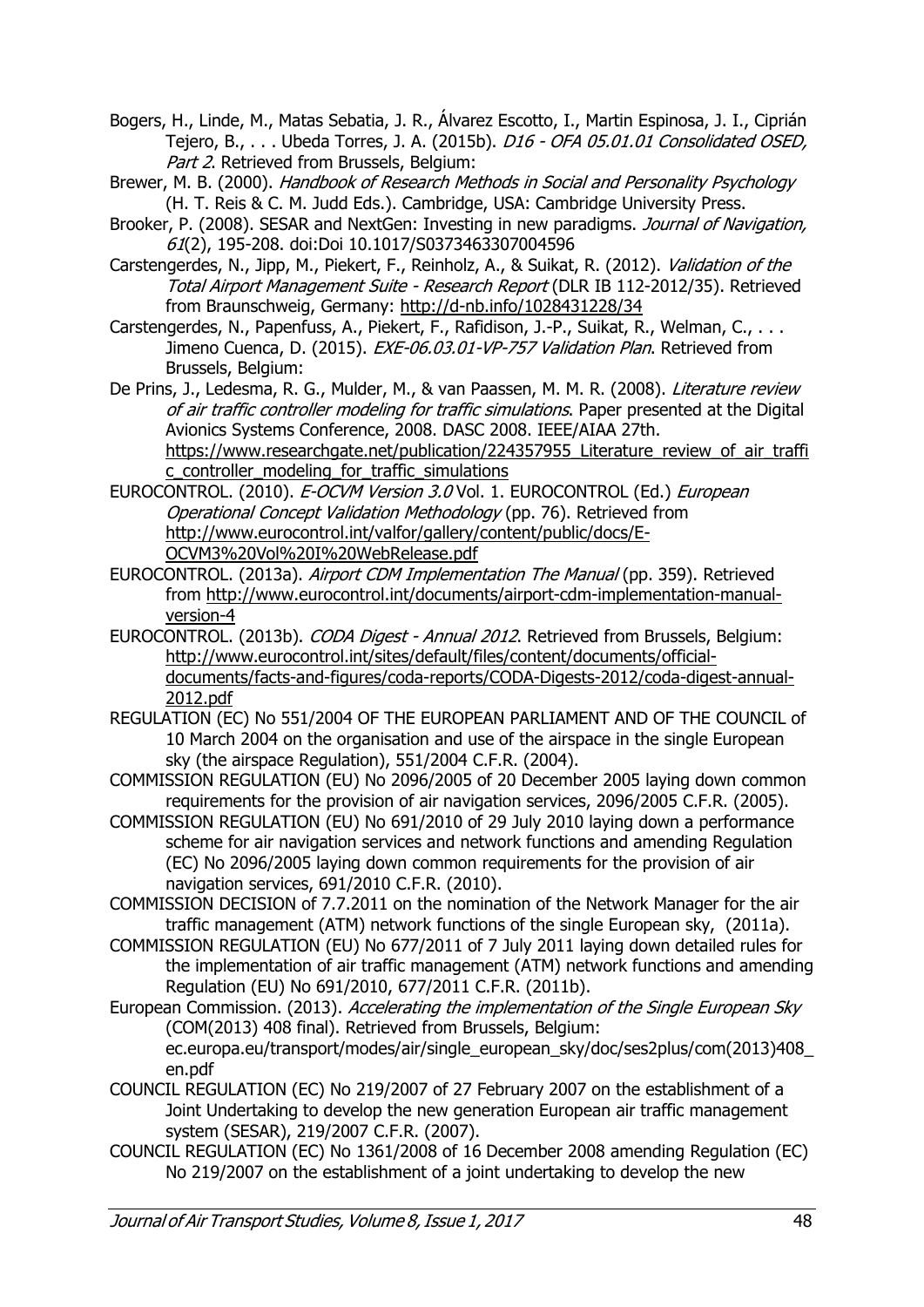generation European air traffic management system (SESAR), 1361/2008 C.F.R. (2008).

- REGULATION (EC) No 549/2004 OF THE EUROPEAN PARLIAMENT AND THE COUNCIL of 10 March 2004 laving down the framework for the creation of the single European sky, 549/2004 C.F.R. (2004).
- Federal Aviation Authority, & SESAR Joint Undertaking. (2014). State of Harmonisation Document (978-92-9216-026-5). Retrieved from Luxemburg, Luxemburg: http://www.sesarju.eu/sites/default/files/documents/reports/State-of-Harmonisation.pdf
- Goni Modrego, E., Callejo Tamayo, E., Bots, A., Linde, M., Bogers, H., Steinkjer, J., . . . Marsden, A. (2015). Consolidated EXE-06-05-04-VP-013 Validation Report. Retrieved from Brussels, Belgium:
- Günther, Y., Inard, A., Werther, B., Bonnier, M., Spies, G., Marsden, A., . . . Niederstraßer, H. (2006). Total Airport Management - Operational Concept & Logical Architecture. Retrieved from Braunschweig, Germany: http://www.bs.dlr.de/tam/Dokuments/TAM-OCD-public.pdf
- Haßa, O. (2016). Eine anwendungsorientierte Einführung in ATM-Simulationen. *Innovationen* im Fokus, 1/2016, 12.
- Kaltenhäuser, S. (2015). The Air Traffic Validation Center. Retrieved from http://www.dlr.de/fl/en/desktopdefault.aspx/tabid-1140/
- Kügler, D., & Reichmuth, J. (2012). Schlussbericht Vorhaben "TAMS Total Airport Management Suite" (IB 112-2012/15). Retrieved from Braunschweig, Germany: http://www.tams.aero/documents/schlussberichte/IB\_112-2012- 15\_TAMS\_Schlussbericht\_DLR\_v1.00\_public.pdf
- Lau, A., Forster, C., Tafferner, A., Dzikus, N., & Gollnick, V. (2011). Assessment of a Convective Weather Nowcasting and Tracking Algorithm Based on Delay Reduction Potential at Munich Airport (Part I). Paper presented at the 11th AIAA Aviation Technology, Integration and Operations (ATIO) Conference, including the AIAA, Virginia Beach, VA, USA.
- Marsden, A. (2014). Airport Operations Management. SESAR Factsheet, 6. Retrieved from https://www.eurocontrol.int/publications/sesar-factsheet-airport-operationsmanagement // https://www.eurocontrol.int/sites/default/files/content/documents/sesar/sesarfactsheet-airport-operations-management.pdf
- Marsden, A., Mongénie, O., Goni Modrego, E., Delain, O., Bots, A., Bourguignat, D., ... Foetsch, S. (2014). EXE-06.05.04-VP-013 Validation Plan. Retrieved from Brussels, Belgium:
- NARSIM. (2013). NARSIM Human in the loop ATC simulations. Retrieved from https://www.narsim.org/
- Nuic, A. (2014). USER MANUAL FOR THE BASE OF AIRCRAFT DATA (BADA) REVISION 3.12 Project BADA (pp. 106). Retrieved from https://www.eurocontrol.int/sites/default/files/field\_tabs/content/documents/sesar/us er-manual-bada-3-12.pdf doi:EEC 14/04/24-44
- Odoni, A. R., Bowman, J., Delahaye, D., Deyst, J. J., Feron, E., Hansman, R. J., . . . Simpson, R. W. (1997). Existing and Required Modeling Capabilities for Evaluating ATM Systems and Concepts. Retrieved from Boston, MA, USA: https://dspace.mit.edu/bitstream/handle/1721.1/96073/NASA-AATT\_FinalReport.pdf?sequence=1
- Petrovsky, A., Van Der Stricht, S., Cruellas, P., Janssens, D., Brochard, M., Roelants, E., . . . Lebars, Y. (2012). D40 - SWIM Concept of Operations (P08.01.01 D40). Retrieved from Brussels, Belgium: